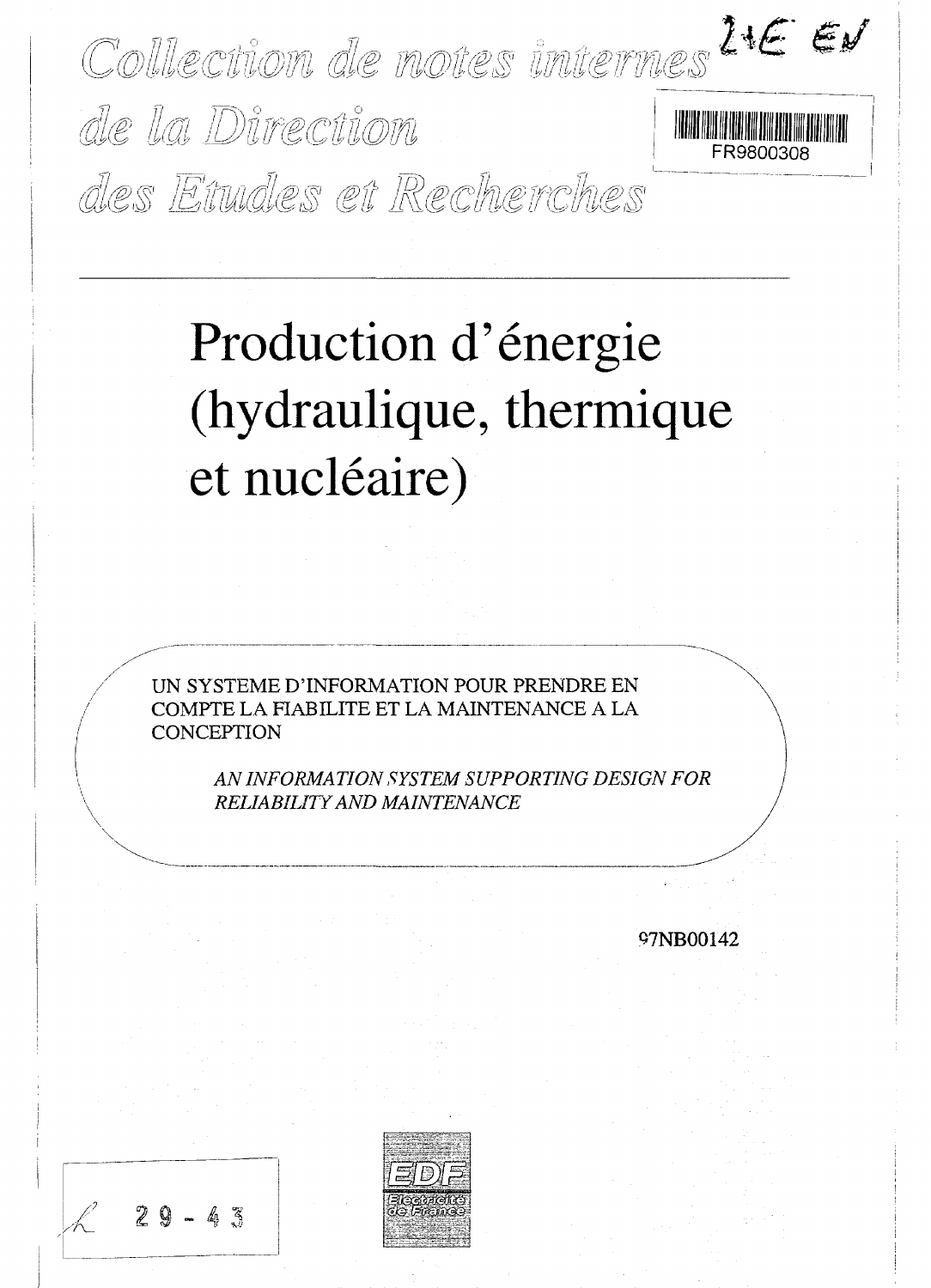#### **DIRECTION DES ETUDES ET RECHERCHES**

**SERVICE ENSEMBLES DE PRODUCTION DÉPARTEMENT SURVEILLANCE DIAGNOSTIC MAINTENANCE**



| $\frac{1000}{(1000 \text{ erg. } \log 10^{11} \text{ m/s})}$                                                    |  |
|-----------------------------------------------------------------------------------------------------------------|--|
|                                                                                                                 |  |
|                                                                                                                 |  |
| $\left\{\left[\right.\right.\right\}$ settingtion : $\left.\mathbf{I},\mathbf{I}+\mathbf{D},\mathbf{D}\right\}$ |  |

Septembre 1997

RTTJ.F. BERAUDM.T.

## UN SYSTEME D'INFORMATION POUR PRENDRE EN COMPTE LA HABILITE ET LA MAINTENANCE A LA CONCEPTION

## *AN INFORMATION SYSTEM SUPPORTING DESIGN FOR RELIABILITY AND MAINTENANCE*

Pages : 14 97NB00142

**Diffusion**: J.-M. Lecceuvre EDF-DER Service IPN. Département PROVAL 1, avenue du Général-de-Gaulle 92141 Clamart Cedex

©EDF1997 ISSN 1161-0611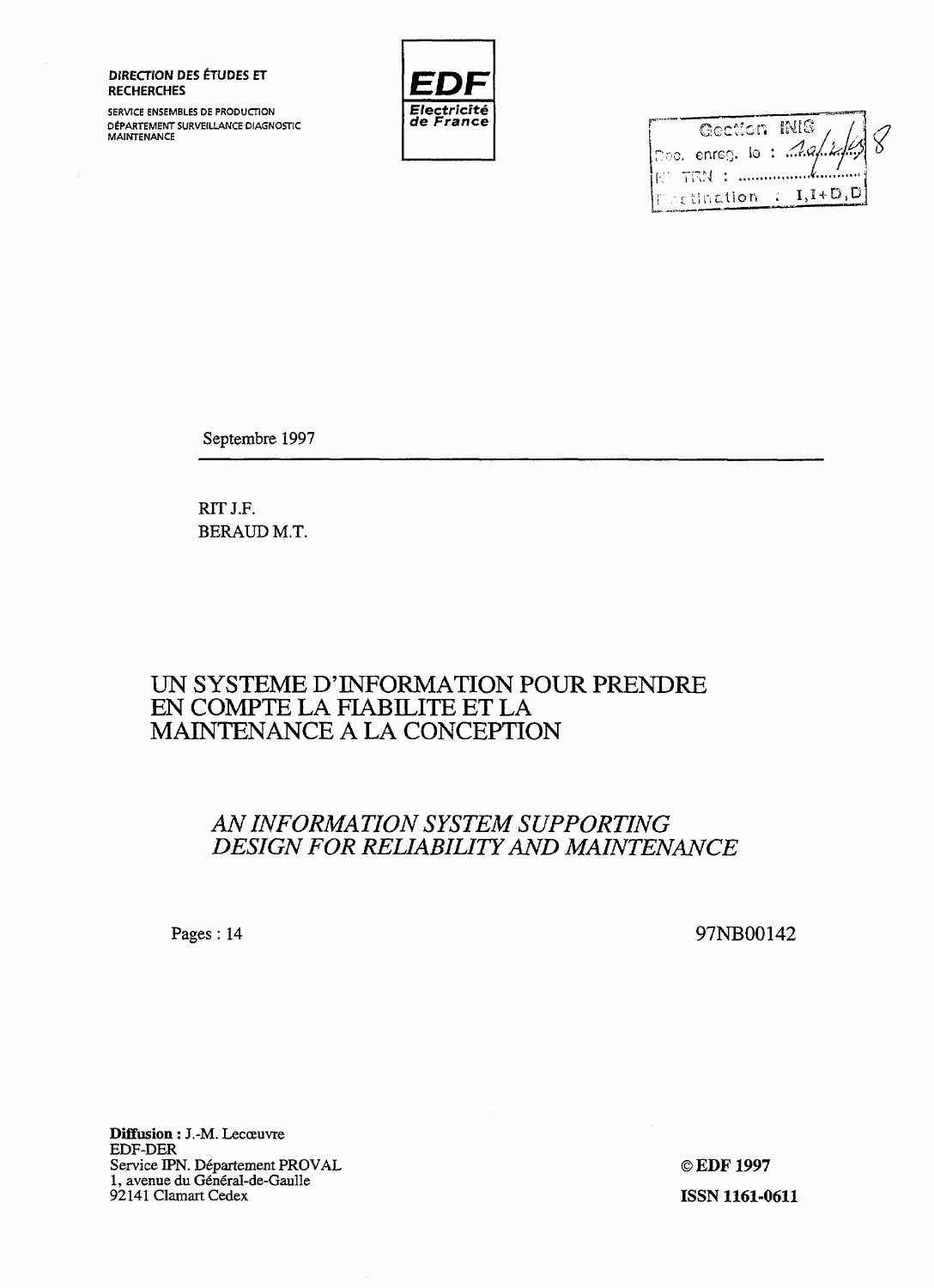#### SYNTHESE:

j

EDF developpe l'approche CIDEM pour prendre en compte la disponibilite, le retour d'experience et la maintenance a la conception de centrales electriques.

Les études concernées dépendent étroitement des hypothèses et les résultats mutuels sur la fiabilite et le mode d'exploitation de la centrale. Par consequent, un système d'information qui supporte ces études doit être soigneusement élaboré. Parallèlement à l'effort de recherche portant sur le développement des méthodes CIDEM, nous avons construit un tel système.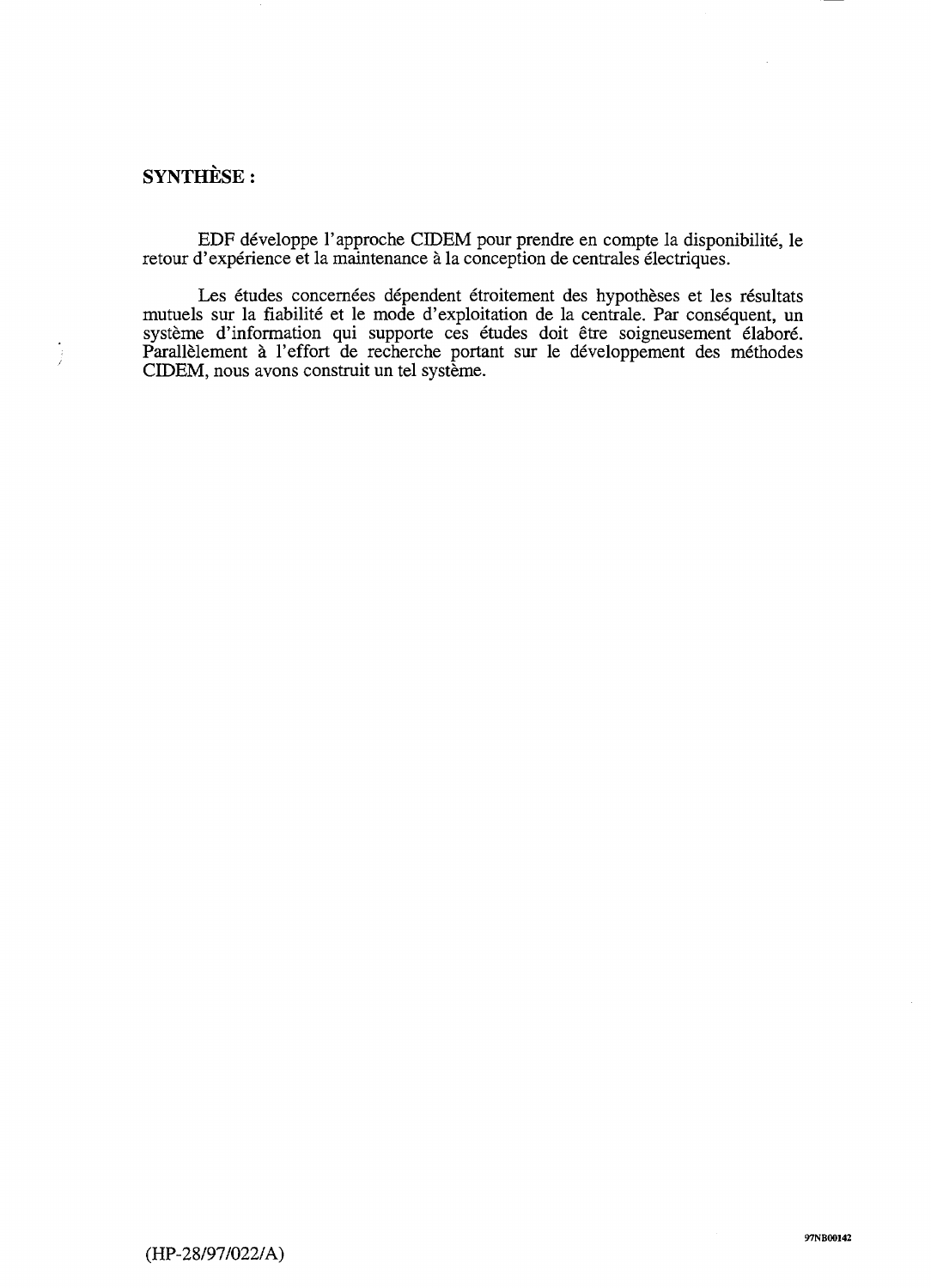#### EXECUTIVE SUMMARY:

EDF is currently developing a methodology to integrate availability, operating experience and maintenance in the design of power plants.

This involves studies that depend closely on the results and assumptions of each other about the reliability and operations of the plant. Therefore a support information system must be carefully designed. Concurrently with development of the methodology, a research oriented information system was designed and built. It is based on the database model of a logistic support repository that we tailored to our needs.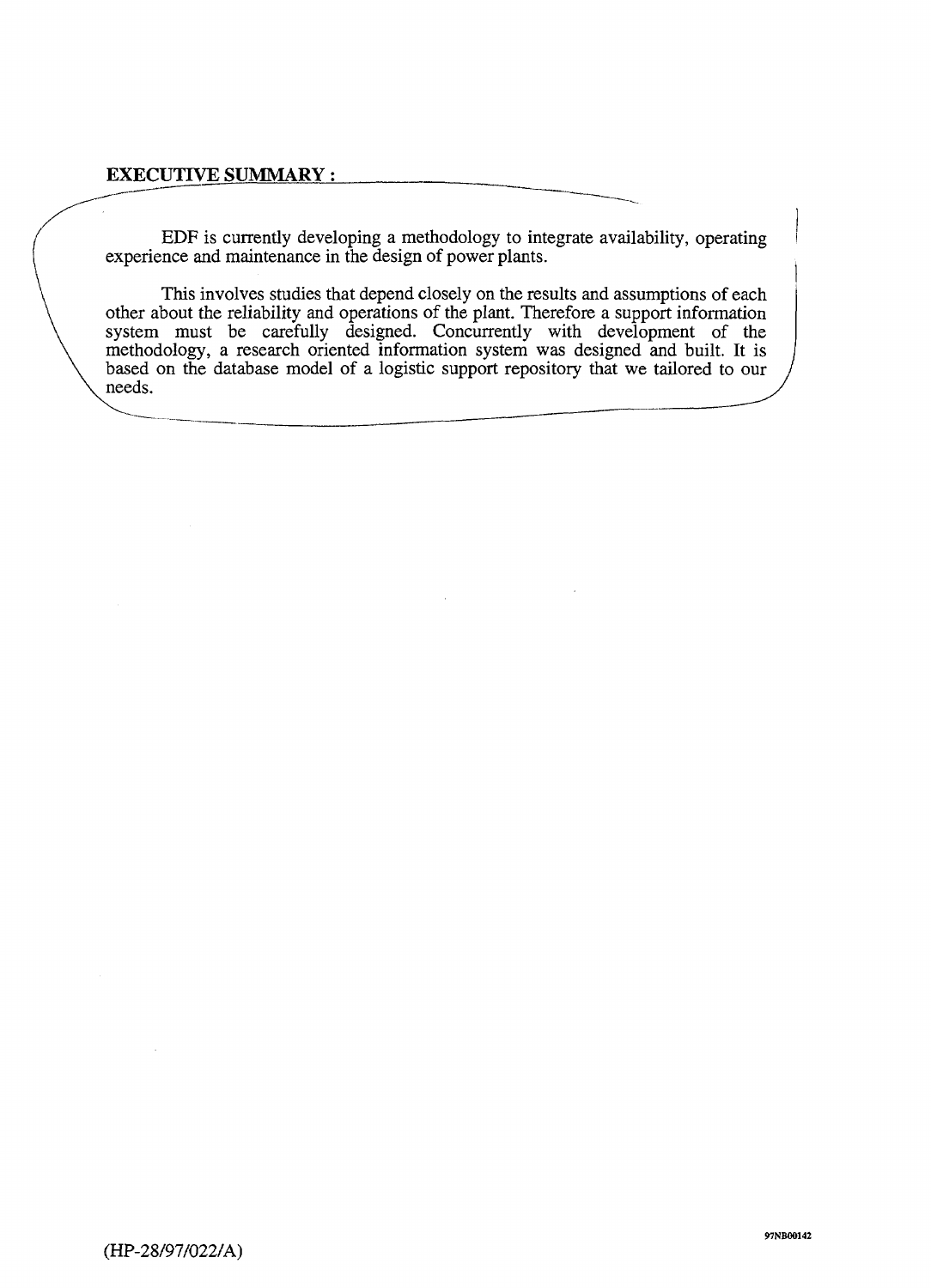## 1 Purpose of the Information System

## 1.1 Designing Nuclear Power Plants for Improved Operation and Maintenance

Electricite de France is currently developing a methodology, CIDEM, which stands for "Design integrating availability, operating experience and maintenance" , for the design of power plants.

CIDEM is based on a reviewing process described by Degrave and Martin-Onraet (1995). Along the project, designs are submitted to the CIDEM team which evaluates them with respect to criteria of availability, maintenance costs and personnel exposure to radiation.

This evaluation is preferably decomposed into an allocation and consolidation process so that the plant, along with the criteria, can be broken down into manageable components.

Among the studies conducted in the project, we have selected three types for the scope of the information system and hence the scope of this paper:

- analysis of operating experience, which consists in establishing, through delving into events database of related plants or generic reliability data bases, reliability data that will be the comparison basis for the values expected from the design;
- allocation and prediction of forced unavailability, using a reliability model according to the method given by Bourgade et al. (1996);
- accounting for maintenance which confronts the design and its allocated availability to the cost and performance of the maintenance program; such a program, a valuable by-product of the study, is the collection of the main maintenance tasks, along with their frequency, selected according to the Reliability Centered Maintenance (RCM) method described by Jacquot (1996); the whole study, detailed by Degrave et al. (1996) and Degrave et al. (1997), follows the principles of Integrated Logistic Support (ILS).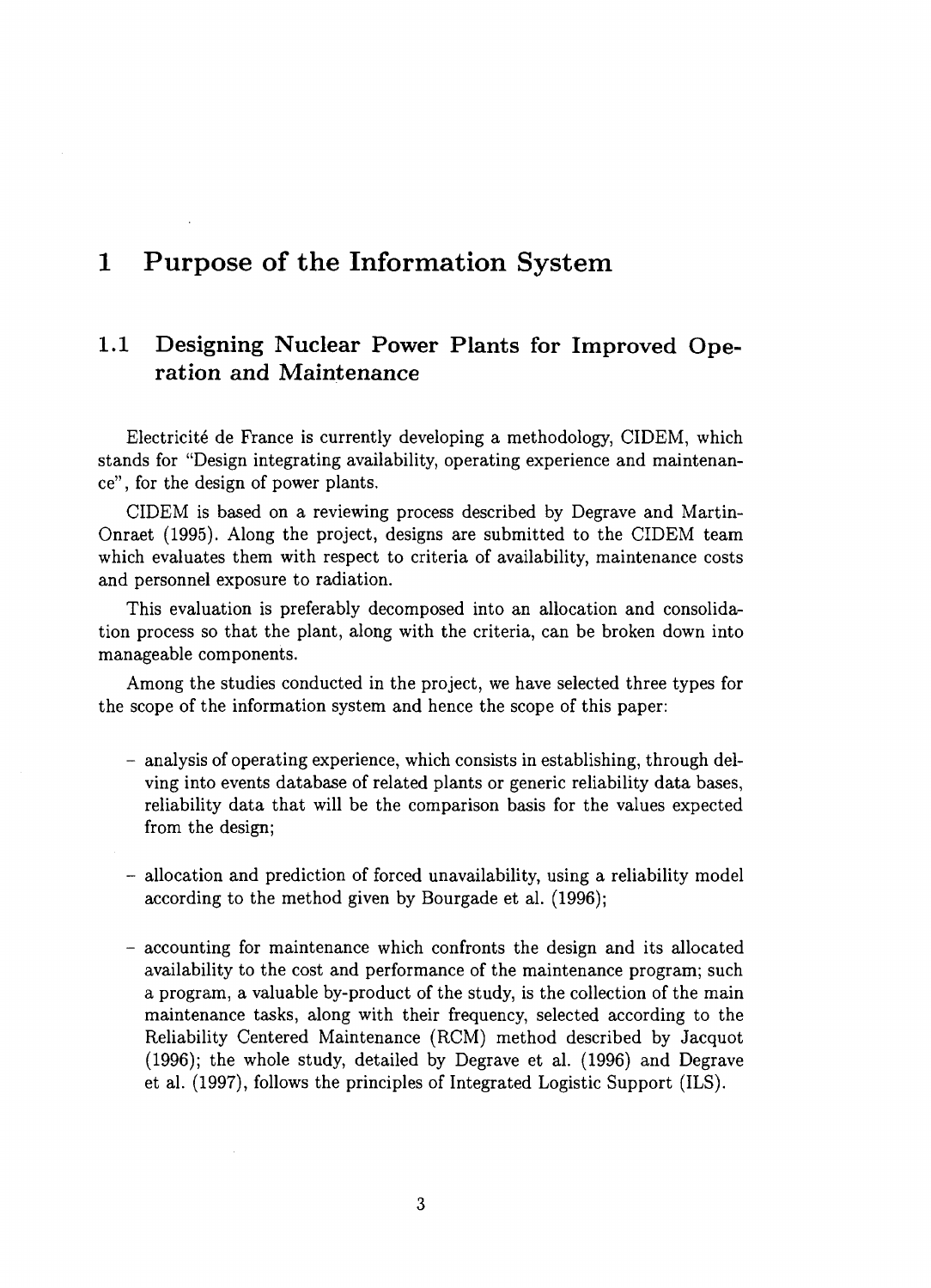#### 1.2 Sharing Information for Consistency and Efficiency

Considering the complexity of a nuclear plant and the length of its design and life cycle, the CIDEM studies, highly data consuming, need assistance to handle a large amount of information. In their guidelines for improving the operations and maintenance of nuclear power plants, Mazour et al. (1996) state the need for a data repository that must be filled by the end of the design and should be the foundation for an information system supporting operations. In addition, they suggest that the contents of such a repository should be jointly defined as soon as possible.

Following this recommendation, we conducted a research oriented effort for the design of an information system concurrently with the development of the CIDEM methodology.

A demonstration software was implemented so that experience is gained about the actual interest and feasibility of integrating studies through shared information. The demonstration is based on case studies on the Chemical and Volume Control System of the European Pressurized Reactor, a program involving EDF in the design of a new nuclear power plant.

This paper relates the approach taken to design and build the information system and the first conclusions that can be drawn after its completion.

We contend that building a system meeting all the afore mentioned needs is a novel experience. It sheds an interesting light on the status of the relations between the three connected domains of systems reliability analysis, operations feedback analysis and maintenance optimization. On a more practical level, we hope to present to the reader attempting a similar endeavor enough elements to reproduce and go beyond what we achieved.

## 2 DESIGNING THE INFORMATION SYS-**TEM**

## 2.1 A First Building Block: the Logistic Support Analysis Repository Model

Designing an information system meant to support a work process not yet defined appears to be difficult if not objectionable. Yet there is a growing tendency on reducing the length of the design cycle and information system building, not being a productive task with respect to the design, is under considerable pressure and must be anticipated. However, as long as the methodology of design for reliability and maintenance evolves, which is still the case in the European Pressurized Reactor project, the information system cannot be final.

Nonetheless, we took an opportunity to play an active role in the definition and the organization of an integrated design process by concurrently designing the information system.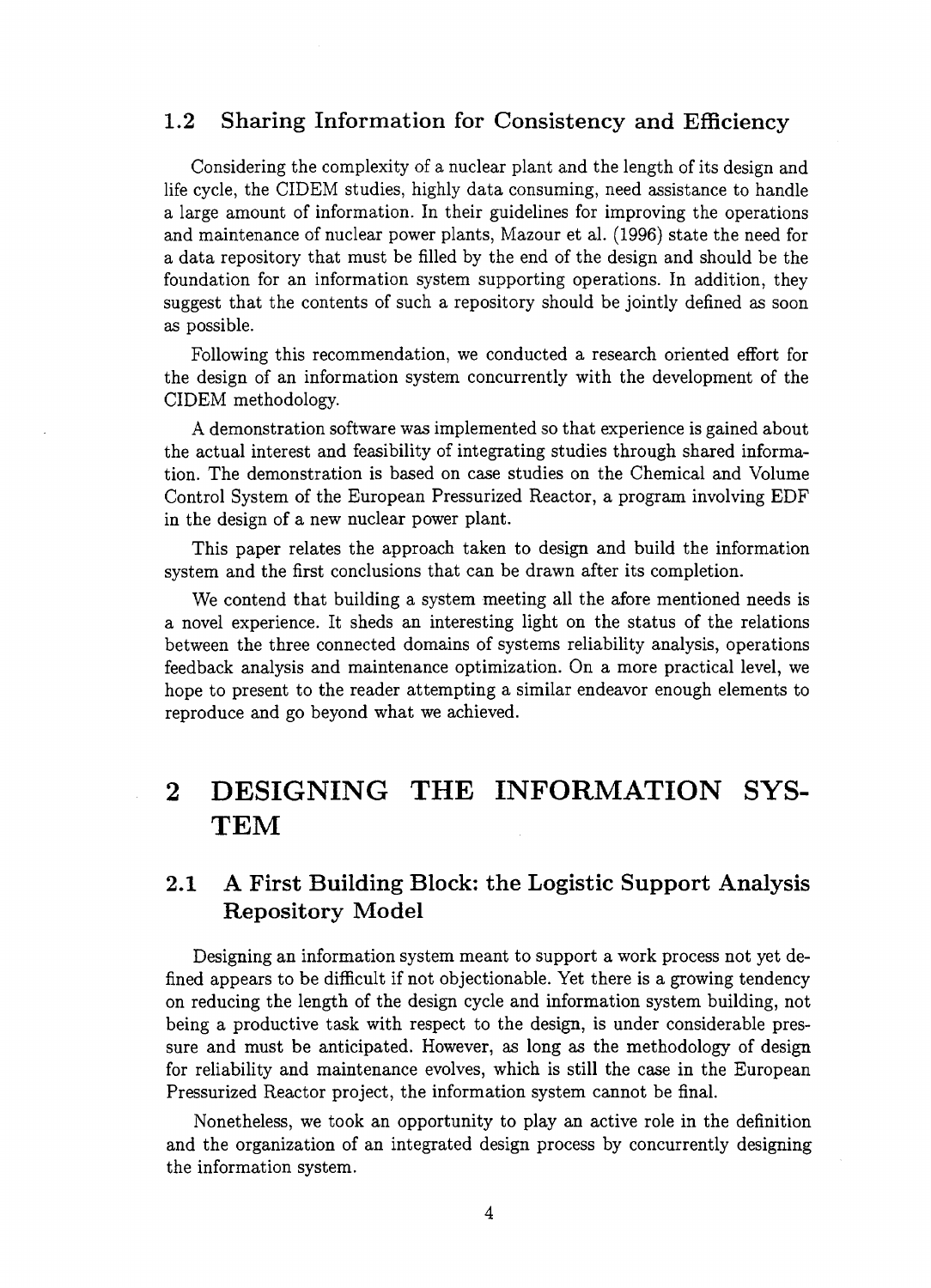

FIG. 1 - *Basic system architecture*

Avoiding new development to handle each type of studies, we relied on preexisting computer tools. Thus we integrated software from the EDF failure reporting system (see Lannoy and Procaccia (1996)), reliability analysis tools described by Bouissou and Bourgade (1997) and our RCM workstation (see Jacquot (1996)). Rather, we focused on the means to make these tools work together.

We did this by the means of a centralized database (see figure 1), that would simplify data exchange mechanisms, store the common data and implement a common perspective on the main reliability and maintenance concepts.

We must emphasize that we do not look for a repository that would cover all data and concepts used in the project, rather we aim to centralize shared data and coincidental concepts. As an example, operational feedback events, as well as fault trees, were not selected for inclusion in the central database; they are managed by a relevant particular tool.

Yet, we realized that an existing software collection is not enough to design quickly and efficiently the model of the desired centralized database. Joint design tends to drift into long discussions and disambiguation of basic concepts like failure or repair.

This is why we used, as a working hypothesis, the framework of the US Department of Defense DOD (1991) norm on integrated logistic support (MIL-STD-1388). This norm is two fold, the first part  $(1388-1)$  describes a methodology for, among other goals, integrating reliability and maintenance studies in the design process. Although we did not use this part as a project wide reference, we felt that the scope was adequate.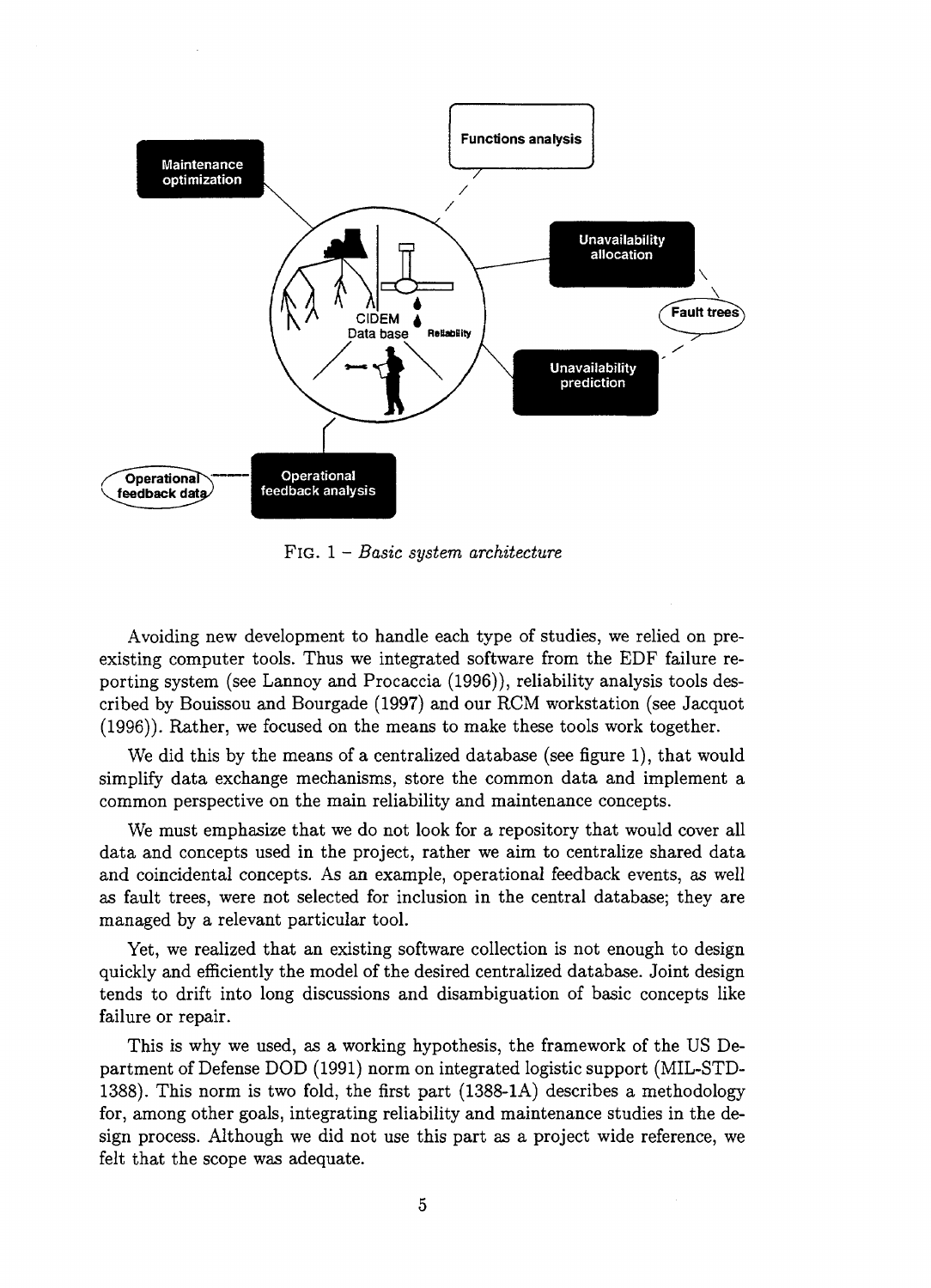The second part (1388-2B) describes the model of a data base supporting these studies. Its main components are a data dictionary of about 500 Data Element Definitions (DED), a collection of tables defining links between the data and a collection of reports that specify how data should be extracted and organized.

#### 2.2 A tailoring process

The 1388 model is supposed to be tailored to the needs of each project. A selection among the reports can serve as a functional specification from which a subset of data and tables can be inferred.

We took a slightly different approach since our need was putting together already existing tools and studies types. We chose to tailor the data dictionary by selecting only the subset of the DED that defines information exchanged between at least two studies, augmenting them with our own DED if need be. About 65 data element definitions were selected from the norm and 15 added for our needs.

It soon appeared to us that the definitions were very terse; we strongly needed the relation information to grasp the supposed meaning of the data. The table form given by the norm is not adequate for easy understanding, we reformulated the tables into an entity-relationship model for the selected data (a entity-relationship model containing all 500 or so DED would have greatly simplified our task).

A simplified version of the model is shown on figure 2. The three subsets of data sketched on figure 1 are made apparent in the structure of the graph: on the top and left-hand sides are data related to the tree-like description of the plant; on the right-hand side are data related to reliability, around the failure mode entity, on the bottom are data related to maintenance, around the task entity.

## 3 The 1388 Model and CIDEM

#### 3.1 A Rough but Workable Framework

Our first comment on the adequacy of the 1388 norm is that it did act as an effective catalyst to build a common model. One must also admit that a data dictionary is very limited to define the concepts revolving around the function, reliability and operations of a system. Moreover, although it must have been a tremendous effort, this kind of dictionary is more a compilation of concepts founding pre-existing MIL standards and theory has made progress since then.

For example, the model relies on the implicit assumption that all failure laws follow an exponential distribution function with a time independent parameter; the definition for the failure rate is actually the definition for the maximum likelihood estimate and the difference between demand related and time related failures is considered a mere question of unit. Accepting these as simplifications based on pragmatism, we proceeded further on.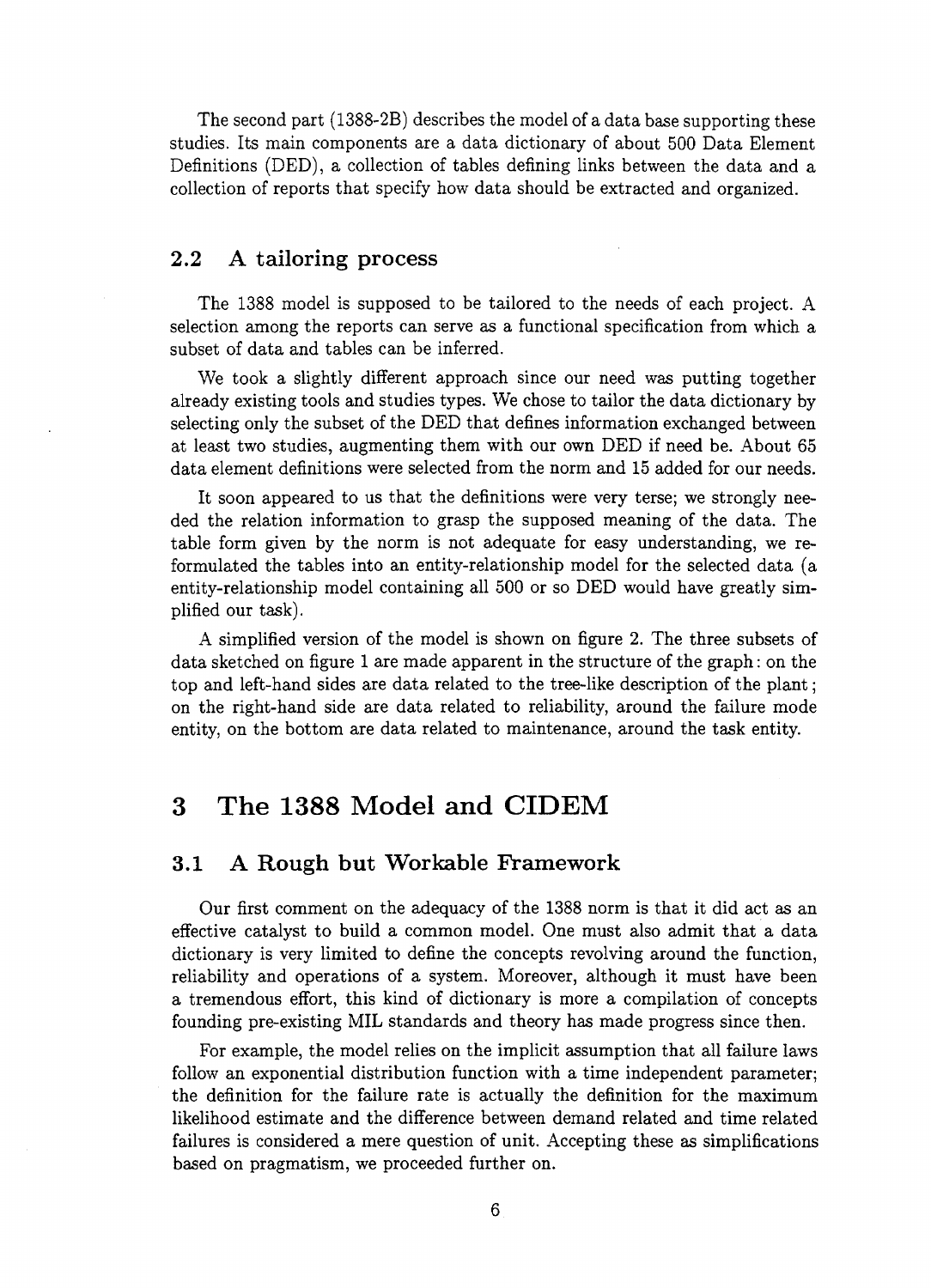

FIG. 2 - *A simplified conceptual model*

## 3.2 The New Perspectives of 1388

Several aspects of the rationale underlying the 1388 model were new to us and we found them useful.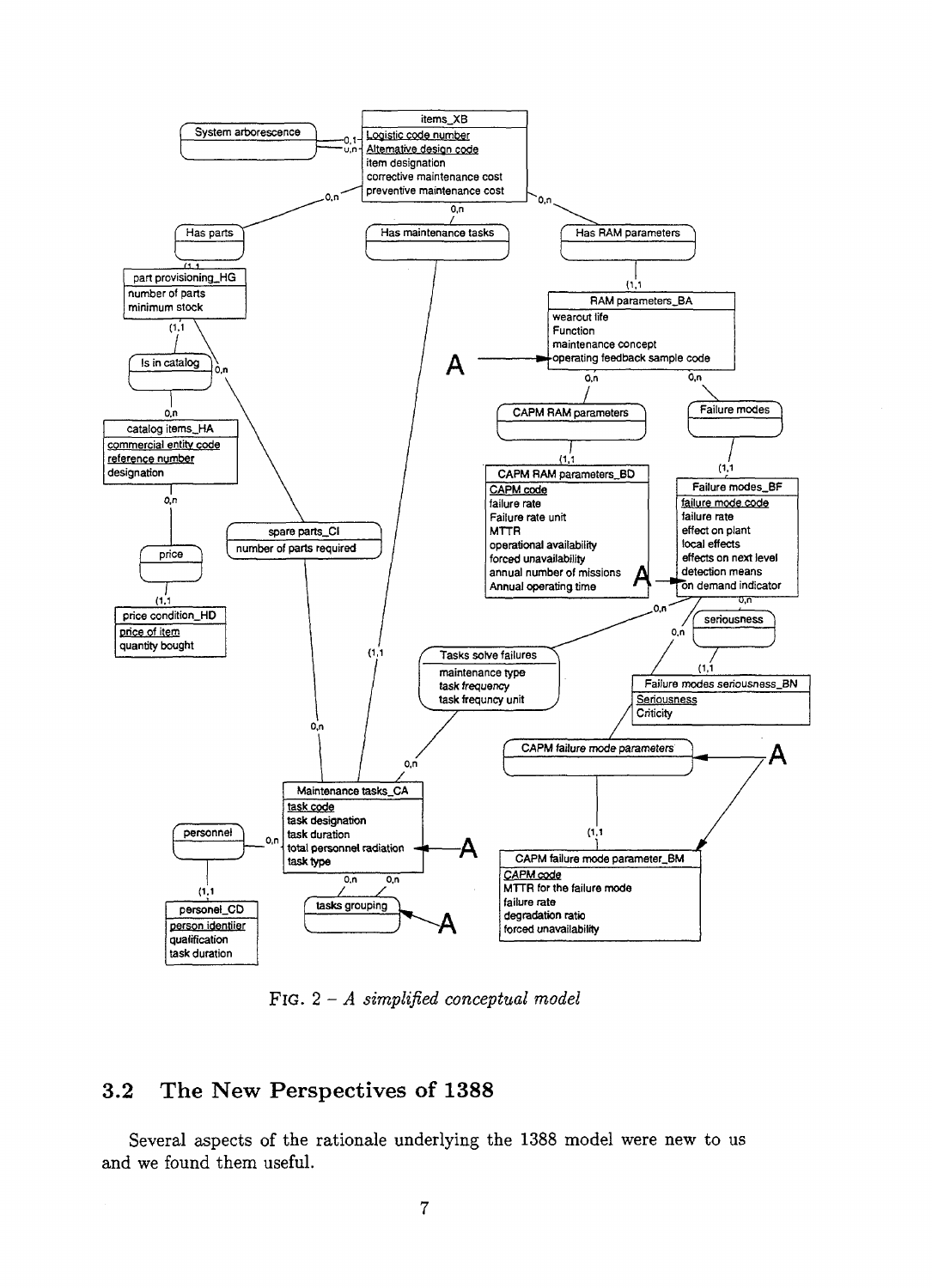#### **3.2.1 System break down**

The whole model is organized around a hierarchical breakdown of the system, a power plant in our case. The resulting tree structure (that we will call *plant breakdown* in the following) is strictly enforced. While there is nothing revolutionary in this, two points must be emphasized:

- most data is related to a tree node, that is a particular, well identified, subset of the plant; there is no mechanism to represent "generic" or family related data, thus the difference with general purpose reliability data bank is clear.

Also, one can have a feel of the volume of data by multiplying the number of DED by the number of nodes in the plant breakdown: a few dozens DED actually mean a large database!

- there is no semantics attached to a particular depth or level of decomposition; thus, the identification coding of the subparts of the system relates only to a position in a tree.

Moreover the model structure is completely independent on the depth level: for example any plant breakdown item can be associated to failure modes and maintenance task; this is not standard practice at EDF: the code of an item gives information on which subsystem the item belongs to and what kind of equipment is involved, also a failure mode or a maintenance task on the whole plant or on a subsystem are never considered.

#### **3.2.2 Reliability data**

The 1388 model defines four different values for a given reliability parameter, say a failure rate: *Compared, Allocated, Predicted* and *Measured* (CAPM). Despite the terseness of the norm on their meaning, we took:

- compared values as the results of operating feedback analysis on currently running equipments or installations, mapped to the current design;
- allocated values as the goals established in a top down direction;
- predicted values as the values expected in the project, possibly on the basis of compared values and incorporating, for example, expected improvements in technology or operating conditions pertaining to the design;
- measured values as values measured after the design is built.

We found this distinction very useful to clarify the scope of each study. For example, operational feedback analysts tend to compute directly predictions from observed data (sometimes combined with expertises). In the same time, the allocation process assigns objectives on the basis of what is currently possible and thus needs compared data.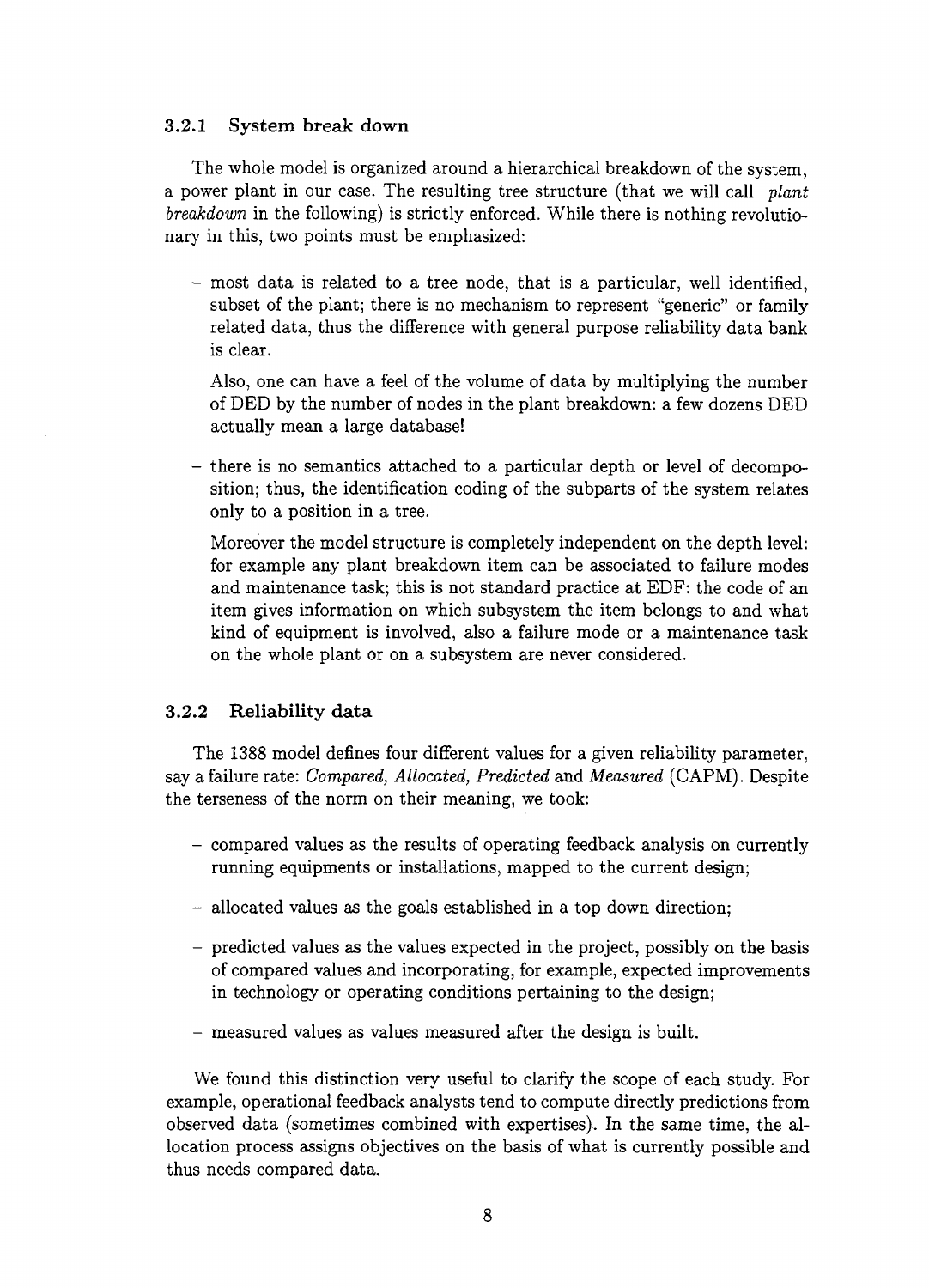We have to say, however, that when the item is a whole new design with no close running equivalent, the amount of interpretation required to produce a figure blurs the distinction between a compared and a predicted value.

#### 3.2.3 Maintenance tasks

In order to be able to define the resources necessary to operations and maintenance, the 1388 model gives an "operational perspective" to maintenance tasks. A maintenance task must correspond to a unit of work actually performed by identified workers using identified tools.

This is in contrast with the highly abstracted "task" underlying a MTTR attached to a failure mode for the use of a reliability analyst. It is also quite different from a task selected by RCM which tends to abstract auxiliary and induced tasks like preliminary diagnostic or scaffolding erection.

Yet the three perspectives must coexist. We must say that, we have not established links in the model between, for example, a "reliability" MTTR and a maintenance task duration. Thus we only enforce a weak consistency on durations.

#### 3.3 What we Added to the Model

To fulfill our goal of facilitating data exchange, we felt the need to add data elements to the model (pointed with a bold A label on figure 2).

First there are new data element that could not belong to a general model because they are specific to the system. In our case, for example, personnel exposure to radiation is an important design goal given in the form of a cumulative annual dose "for the plant". For health purposes, exposure data are currently collected on an individual worker basis, according to regulations. We determined that for design optimization the relevant data element should be the cumulative dose associated with each maintenance task. Thus our addition to the model. However, going from observed data on the personnel to data on tasks implies knowing *who did what.* Such knowledge is difficult to derive from the current data, for ethical and legal reasons, because they were not collected for that purpose.

On a broader perspective, we had to add CAPM values to failure mode dependent reliability figures. The 1388 model only provides for CAPM values attached to an plant breakdown item, or so to speak, "all failure modes being considered". One can interpret this as a stronger emphasis in reliability analysis in the CIDEM studies.

Finally, there is scarcely any provision in the model to justify the source of values obtained from operational feedback analysis. Nobody in the project would blindly use such figures. On the other hand, much care is taken by the feedback analyst to account for selected samples and provide, if need be, likelihood distributions. Therefore, we added for each item an *operating feedback sample code* that is a pointer to the feedback analysis conducted to produce all the "compared"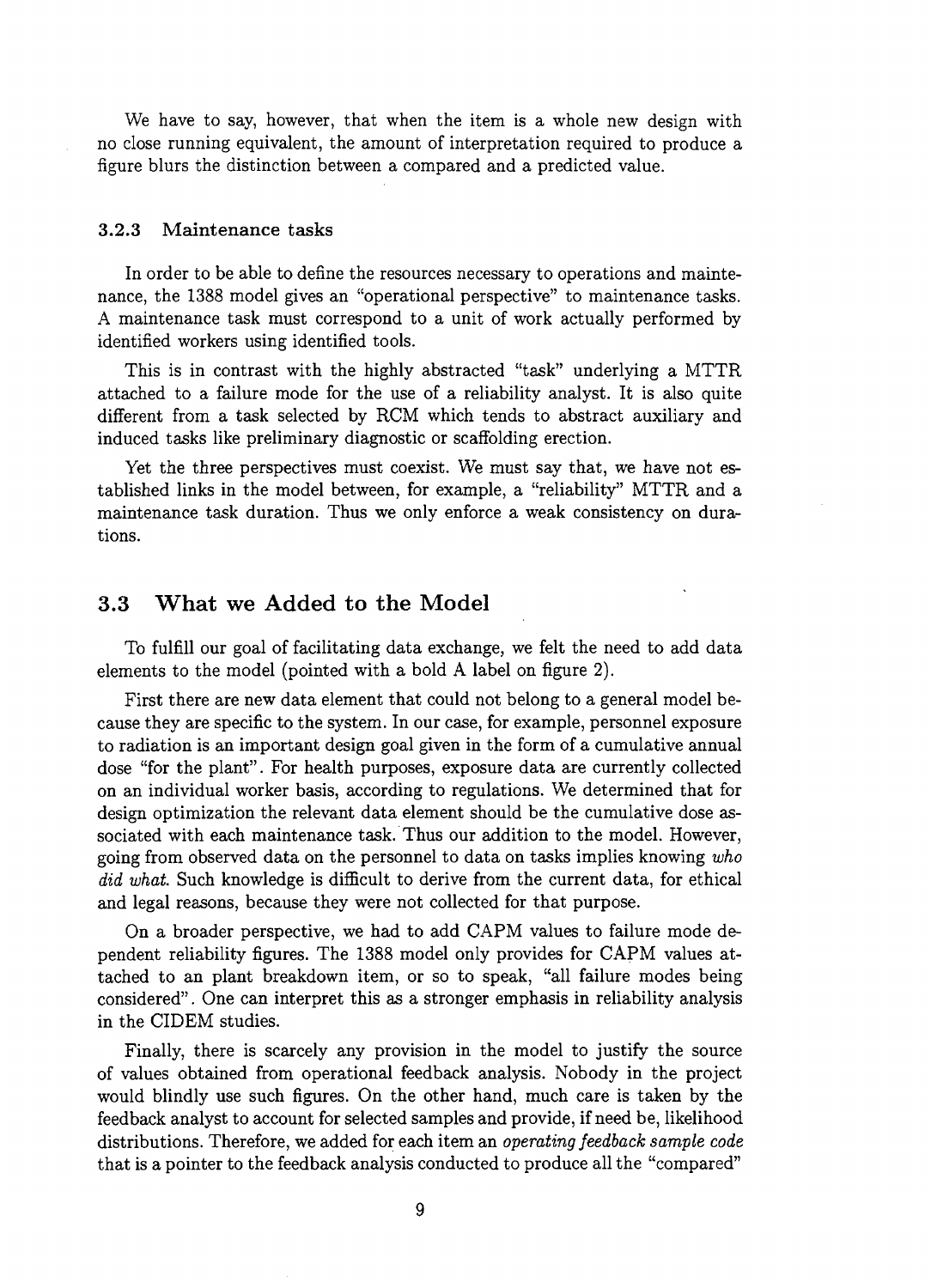values related to the item. For the moment a qualitative examination is enough, no need was expressed for the use of numerical data like confidence intervals.

## 4 Feeding and Using the Information System

A demonstration scenario, linking the various CIDEM studies by the data flow was elaborated to demonstrate their integration through the sharing of key data.

This completed our static approach of building a data model and allowed a feedback on shaping the design for reliability and maintenance process. Furthermore, this was useful in avoiding the syndrome of defining an extensive model and being driven to collect useless data. Figure 2 is actually close to the result of an a posteriori filtering of the afore mentioned 80 or so data elements.

Detailing the scenario is not in the scope of this paper. However, in addition to showing inter-dependencies and proper sequencing of the studies mentioned at the beginning of this paper, the scenario underlined the need for an overlooked task: producing the plant break down along with the relevant failure modes.

The difficulty in this task is to elaborate this breakdown so that it is relevant to all studies and to do so before these studies are started.

If both conditions are not met, each study will use its own breakdown. As a consequence, the results will be related to slightly different plant subsystems or components. Then any global reasoning, trading, for example, availability against investment cost and maintenance policy, will be rendered impossible unless all results are "harmonized" meaning in effect rerunning the studies. If an inadequate breakdown is forced upon the studies, the results, if there are any, will be meaningless to their producers. When confronted to each other they will clearly be wrong and require a long and difficult tweaking.

We experienced both situations to a certain degree: there has been for long in EDF a standard plant breakdown system, it is not fully adequate to reliability studies nor to operations feedback analysis nor to maintenance optimization, as a consequence each domain uses a different breakdown.

However, we were able to reach an adequate consensus on the breakdown by focusing on the "right" depth level of the breakdown that we call the *functional groups level.* This level (which is not however met at a uniform depth in the breakdown) roughly addresses what are often called *components* in the safety and reliability literature.

At this level, we observe that we can quite easily link a piece of equipment with a basic function, then link this function to the behavior of the plant; we can quite easily measure failures on parts of this equipment and finally relate it to maintenance tasks.

Such a level has been identified and used in RCM studies. Its usefulness justified then the elaboration of a catalog by Saby (1995) of all the generic functional groups that are met in the thermo-hydraulic systems of a power plant. We relied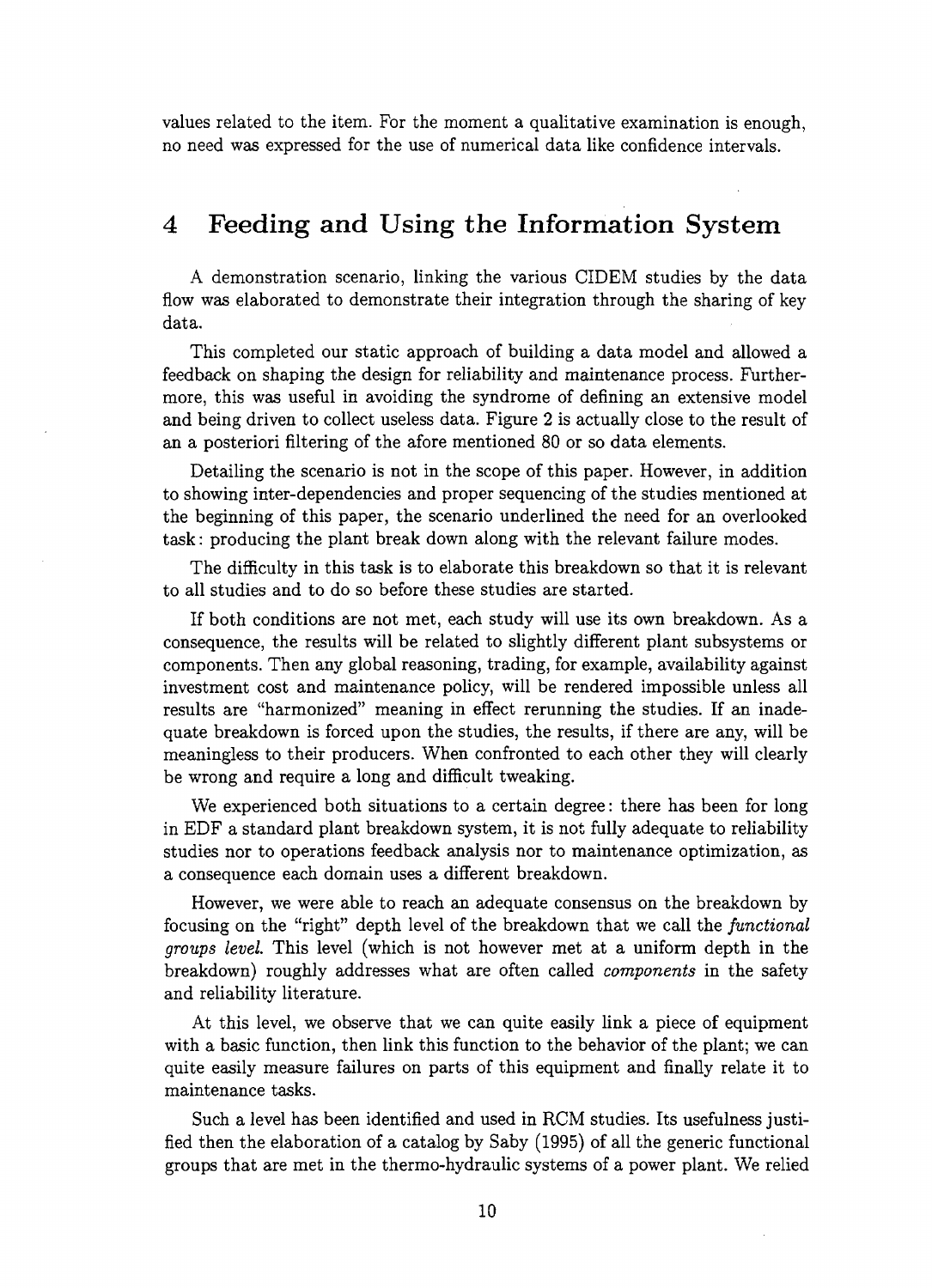on this catalog and showed that its use can be extended to build reliability models. We claim that if all CIDEM studies use different breakdowns coinciding on this level, they will have a good level of consistency.

Unfortunately, the fuzziness of the preceding paragraphs is eloquent in showing the lack of an adequate theory that would give rules and principles on what is a functional group and what are its failure modes. We could only observe after using a catalog that it was adequate to our purpose.

## 5 Conclusions and Perspectives

The 1388 model is a useful and workable starting point for structuring reliability and maintenance information at the design stage. However, we had to augment it to suit our needs of integrating more closely availability studies and rigorous operations feedback justifications.

The quality of case studies is greatly improved. Firstly, data available in the central base curb shaky estimations of unavailable input data. Secondly, results output to the base are de facto submitted to a review process based on consistency with already present data and on overall rigor in common concepts definition.

Such a model must however be augmented with a system breakdown that will ensure a coincidence of the studies, at least at some kind of component level. Such a breakdown level must be finely determined and theoretical ways of describing it are still lacking.

Now that the CIDEM process is more settled, we wish to expand the scope of the information system to a larger set of studies conducted in the CIDEM project and that push the limits of our model framework.

First, we will have to embed our currently autonomous system into an overall CAD system. EDF is currently implementing a new CAD system (CAO 2000) that will manage the common technical description of the plant. It will be much more powerful and rigorous in the handling of libraries containing generic data that will make the studies much easier. Moreover, the CIDEM database currently gives an instant view on the data in the project, without accounting for history and interdependence of the studies. The study monitor of the CAD system should remedy to that.

#### Acknowledgments

The authors wish to thank C. Degrave, A. Lannoy, E. Bourgade, M. Bouissou, C. Meuwisse, D. Vasseur and C. Martin-Mattei for their comments on the drafts of this paper as well as for their contribution to the work described in it.